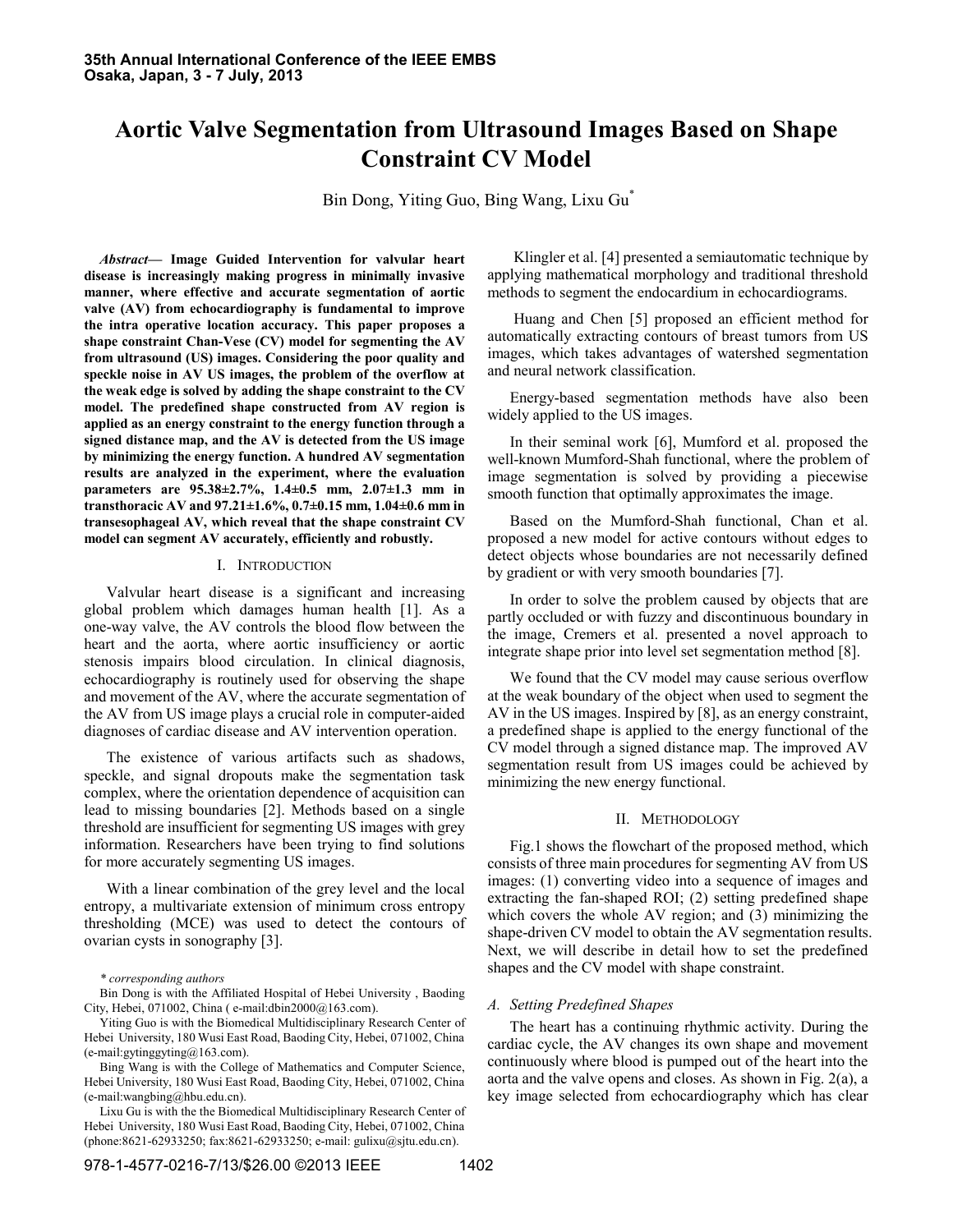

**Fig.1.** Flowchart of the proposed segmentation scheme



**Fig.2.** The green points are defined by users and the red closed curve is the predefined shape constructed by the cardinal spline.

boundary is determined as the image in diastolic phase where the AV is fully open. To set the initial predefined shape, as shown in Fig.  $2(b)$  and Fig.  $2(c)$ , the user defines four points which are the slight convex points along AV borders in the key image.

The cardinal spline interpolation is employed to construct the initial predefined shape through four successive control points:  $P_{m-1}$ ,  $P_m$ ,  $P_{m+1}$ , and  $P_{m+2}$ . Point  $P_m$  and point  $P_{m+1}$  are the endpoints of the curve segment. The other two points are used to calculate the slope at endpoints.

For each segment curve between  $P_m$  and  $P_{m+1}$ , we have four constraint conditions:

$$
P(0) = P_m
$$
  
\n
$$
P(1) = P_{m+1}
$$
  
\n
$$
P'(0) = 0.5(1-t)(P_{m+1} - P_{m-1})
$$
  
\n
$$
P'(1) = 0.5(1-t)(P_{m+2} - P_m)
$$
 (1)

where *t* is a tension parameter that affects the smoothness of the curve. Since it is to be a cubic polynomial, the curve segment between these two points can be expressed as:

$$
P(u) = P_{m-1}(-su^3 + 2su^2 - su) + P_m[(2 - s)u^3 + (s - 3)u^2 + 1] (2)
$$
  
+ 
$$
P_{m+1}[(s - 2)u^3 + (3 - 2s)u^2 + su] + P_{m+2}(su^3 - su^2)
$$

In order to reduce the interaction and to improve efficiency during the surgery, predefined shapes for other US images in Fig.1 are acquired from the segmentation results of adjacent frames.

# *B. The CV Model with Shape Constraint*

CV model is an effective active contour segmentation model, which is suitable for the region segmentation with weak boundary. The CV energy model segments an input image  $u : \Omega \to R$  by minimizing the functional which makes the active contour *C* approaching the boundary of the object.<br>  $E^{CV}(C, c_1, c_2) = v \cdot Area(C) + \mu \cdot Length(C)$  (3)

$$
E^{CV} (C, c_1, c_2) = v \cdot Area(C) + \mu \cdot Lengthth(C)
$$
\n
$$
+ \lambda_1 \int_{\Omega_{IR}} |u(x, y) - c_1|^2 dx dy + \lambda_2 \int_{\Omega_{out}} |u(x, y) - c_2|^2 dx dy
$$
\n(3)

where  $\Omega$  *in* and  $\Omega$ *out* represent the region inside and outside the contour *C* respectively,  $c_1$  and  $c_2$  are the average intensities inside and outside the contour *C* respectively, and  $\lambda_1$ ,  $\lambda_2$ , v,  $\mu$  are some positive parameters. *Area*(*C*) represents the area inside the contour *C*. *Lenghth*(*C*) calculates the length of the contour *C*. To facilitate the calculation, usually take  $v=0$ ,  $\lambda_1 = \lambda_2 = 0$ . The Euler-Lagrange equation for this energy functional with respect to  $\phi$  can be

implemented by the following gradient descent:  
\n
$$
\frac{\partial \phi}{\partial t} = \delta_z(\phi) [\mu \, div(\frac{\nabla \phi}{|\nabla \phi|}) - \nu - \lambda_1 (u - c_1)^2 + \lambda_2 (u - c_2)^2] = 0 \quad (4)
$$

Although the method of CV model is a partial solution to the problem that the boundary of the object is unclear, there will still be overflow at the weak edge of the US image. It is essential to enlarge the image constraint force for connecting separate gaps of the object edge. To solve the overflow problem, the region-based energy constraint is added in the CV model:

$$
E(\phi, c_1, c_2) = E_{cv}(\phi, c_1, c_2) + \alpha E_{shape}(\phi)
$$
  
\n
$$
= \mu \int_{\Omega} \delta(\phi) |\nabla \phi| dx dy + \nu \int_{\Omega} H(\phi) dx dy
$$
  
\n
$$
+ \lambda_1 \int_{\Omega} |u(x, y) - c_1|^2 H(\phi) dx dy
$$
  
\n
$$
+ \lambda_2 \int_{\Omega} |u(x, y) - c_2|^2 (1 - H(\phi)) dx dy
$$
  
\n
$$
+ \alpha \int_{\Omega} (\phi - \phi_0)^2 dx dy
$$

where,  $\alpha$  is a positive parameter which affects curve evolution with the shape-driven energy.

The gradient descent equation for 
$$
\phi
$$
 is given by:  
\n
$$
\frac{\partial \phi}{\partial t} = \delta_{\varepsilon}(\phi) [\mu \operatorname{div}(\frac{\nabla \phi}{|\nabla \phi|}) - \nu - \lambda_1 (u - c_1)^2 + \lambda_2 (u - c_2)^2] \qquad (6)
$$
\n
$$
-2\alpha (\phi - \phi_0)
$$

The segmentation result is then obtained by minimizing the proposed energy functional.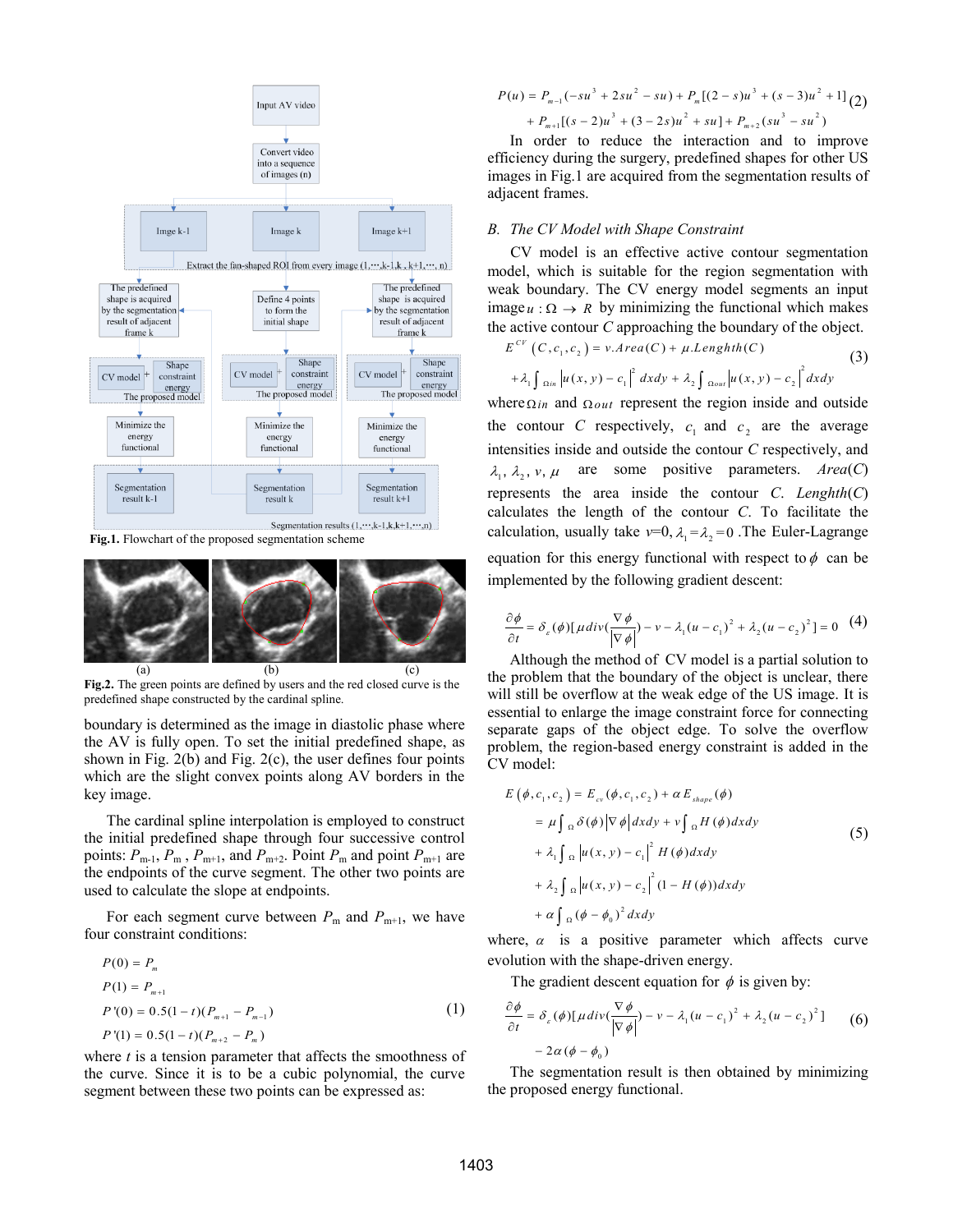#### III. THE EXPERIMENTAL RESULTS

#### *A. Experiment Data and Environment*

The experiment focuses on the AV short axis view where the AV B-mode US data are downloaded from http:// www.echobyweb.com/index.htm. The experimental data which is acquired by Philips Sonor 5500 is divided in two categories: one is transthoracic data with transducer frequency 2.5 MHz which is more blurred; the other is transesophageal data with transducer frequency 4.4 MHz which has relatively clear boundary. Most of the US instrument supports AVI format output. To obtain the sequence of the AV US images, DirectShow and FFDShow media decoder are used to convert video into a sequence of images each with 224\*256 pixels.

The proposed mechanisms are implemented on a desktop PC computer with Pentium® Dual-Core CPU E5800 @ 3.20GHz, 2GB RAM, NVIDIA GeForce GT 430 GPU, with Matlab 7.11.0 and VS2008 on Windows XP.

The general experimental framework is shown in Fig. 3.

#### *B. Experiment Process and Parameter Estimation*

(a) Original image (b) Region of interest (c) Set predefined shape ig L (e) Signal distance map of (f) Signal distance map of (d) Initial contour .<br>initial contour strained shar (g) Show the initial and shape (h) Final result constrained contour in RO.

**Fig. 3.** An example of transesophageal AV segmentation experiment framework.



**Fig. 4.** The closed cardinal spline curve with different tension parameter *t*.

Two parameters need to be determined in the experiment. One is the tension parameter *t* in cardinal spline interpolation. Cardinal splines with different values of the tension parameter will produce different closed curve through four points. Fig. 4 shows four cardinal splines passing through the same points, where the value of the tension is shown for each spline. The appropriate variation range of the tension parameter *t* is from 0.3 to 1 in our experiment.

Another parameter is the weight of the shape constraint  $\alpha$ . If  $\alpha$  is too big, the segmentation result may become the predefined shape; if it is too small, the segment result may overflow at the weak edges or miss part of the AV because the shape-driven energy has less influence on the surface evolution. According to our experiments, the optimum range of  $\alpha$  is between 0.05 and 0.2.

## *C. Effect of the Shape-driven Energy*

In order to evaluate the effect of the shape-driven energy on AV segmentation, two examples are shown in Fig. 5. The AV is partially segmented from the US image in Fig. 5(a), serious overflow occurs in Fig. 5(c), and the AV is segmented successfully in Fig. 5(b) and Fig. 5(d). Consequently, the shape-constrained energy which enlarges the image weak edge force makes the evolution contour approaching object contour more accurately. The selected parameters and corresponding performance of the segmentation results are shown in Table 1. Since the shape-constrained energy drives the evolution contour to approach object contour, the number of iterative of the proposed method is significantly reduced as compared with the original CV model. The execution time of the proposed method has also been significantly reduced. Compared with the CV model, the proposed method is more accurate and efficient.



**Fig. 5.** The illustrations of evolution driven by different energy functions. (a) and (b) show the transesophageal AV B-mode US image, and (c) and (d) show the transthoracic AV B-mode US image; (a) and (c) are acquired by CV model, when (b) and (d) are resulted by the proposed CV model with cardinal shape-driven energy.

TABLE I. PARAMETER AND PERFORMANCE

|     | Segmentation<br>method | Δt  | α        | <b>Iterative</b><br><b>Number</b> | Run<br>Time(S) |
|-----|------------------------|-----|----------|-----------------------------------|----------------|
| (a) | ٦V                     | 0.1 |          | 65                                | 2.552367       |
| (b` | Proposed               | 0.1 | 0.2      | 20                                | 1.400458       |
| (c) |                        | 0.1 |          | 90                                | 3.076270       |
| (ď  | Proposed               | 0.1 | $0.05\,$ | 25                                | 1.830238       |

## *D. The Sequence Segmentation Results*

Since the sequence of the AV US images are derived from US video format, the position and shape of AV are changed slightly in adjacent frames which have a strong time correlation . Under these circumstances , the segmentation